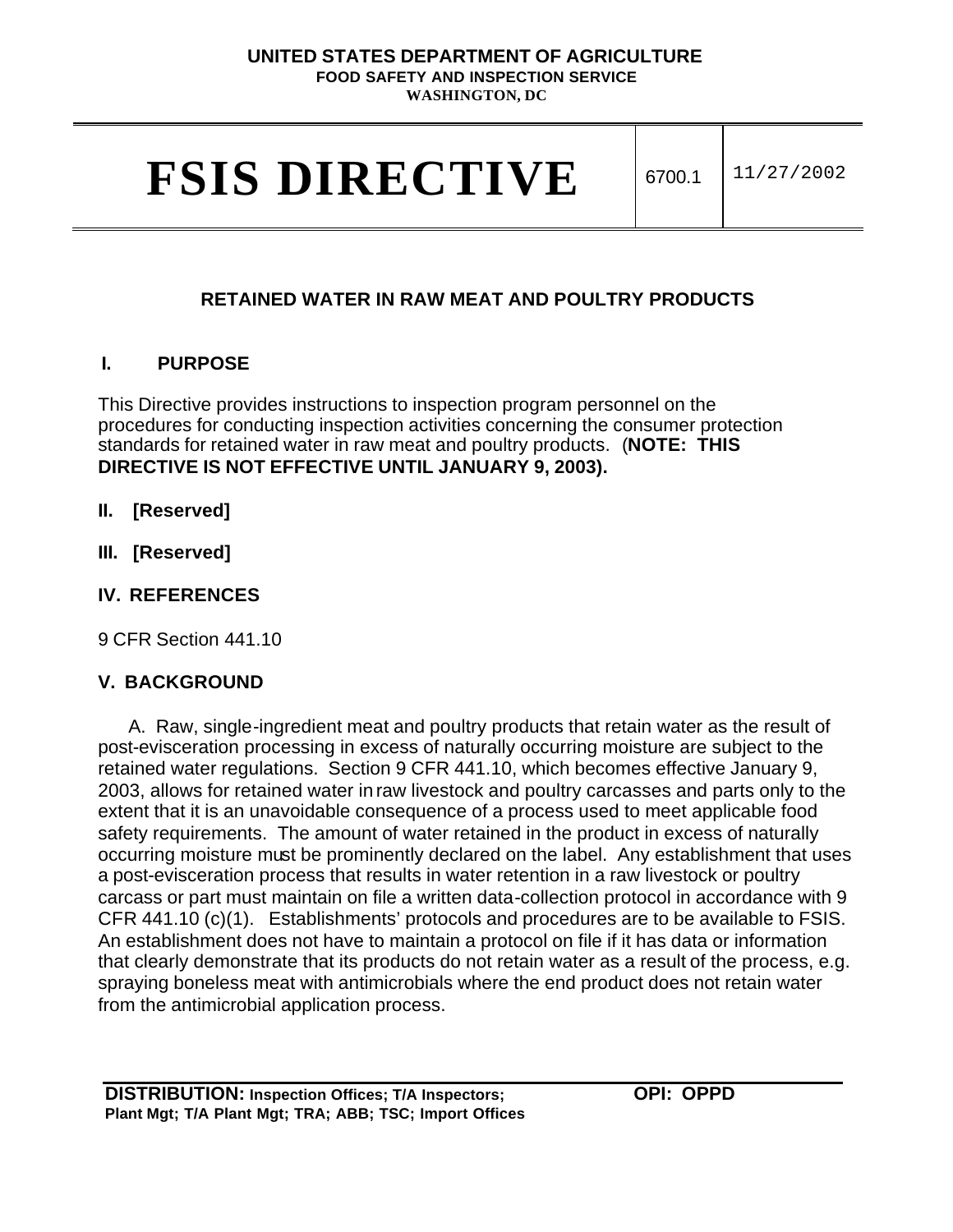B. Establishments may include a no-retained-water statement on the label when product has not been exposed to a post-evisceration process that adds water, or the establishment has data or information that establishes that the process does not add water to the product.

C. FSIS does not require official establishments to use any specific method to make a retained water determination. The method chosen in calculating water absorption and retention, however, should be reproducible and verifiable. For example, an establishment may use physical water pick-up tests, weighing carcasses postevisceration, before the use of water directly contacting product, and again just prior to final packaging and labeling. Likewise, an establishment may develop its protocol based on laboratory analysis for naturally occurring and total water content of carcasses before and after the application of water for food safety purposes.

D. In-plant inspection program personnel who have questions about the validity of the method being used by an establishment should consult the Technical Service Center (TSC).

## **VI. POST-EVISCERATION PROCESS**

A. The following are examples of post evisceration processes involving the use of water that would subject products to the requirements of 9 CFR 441.10 (Retained Water):

1. Post-evisceration washing of livestock and poultry carcasses with hot water, cold water, or an antimicrobial, including on-line reprocessing systems.

2. Livestock carcass spray chilling with or without an antimicrobial.

3. Water or ice chilling of poultry carcasses or giblets with or without an antimicrobial.

4. Water or ice chilling with or without an antimicrobial used to remove heat from parts: hearts, kidneys, livers, tongues, cheeks, salivary glands, spleens, pancreases, ears, tails, or head meat trimmings, including head meat, cheek meat, or tongue meat.

5. Post chill spraying of meat and poultry carcasses or parts, with water or an antimicrobial solution.

6. Spraying byproducts (e.g. hearts, livers, tongues, cheeks, salivary glands, spleens, pancreases, chitterlings, stomachs, ears, and tails) with an antimicrobial after they have been converted from their natural state to an edible state (e.g., after the lining has been removed from tripe, and the tripe has been cleaned).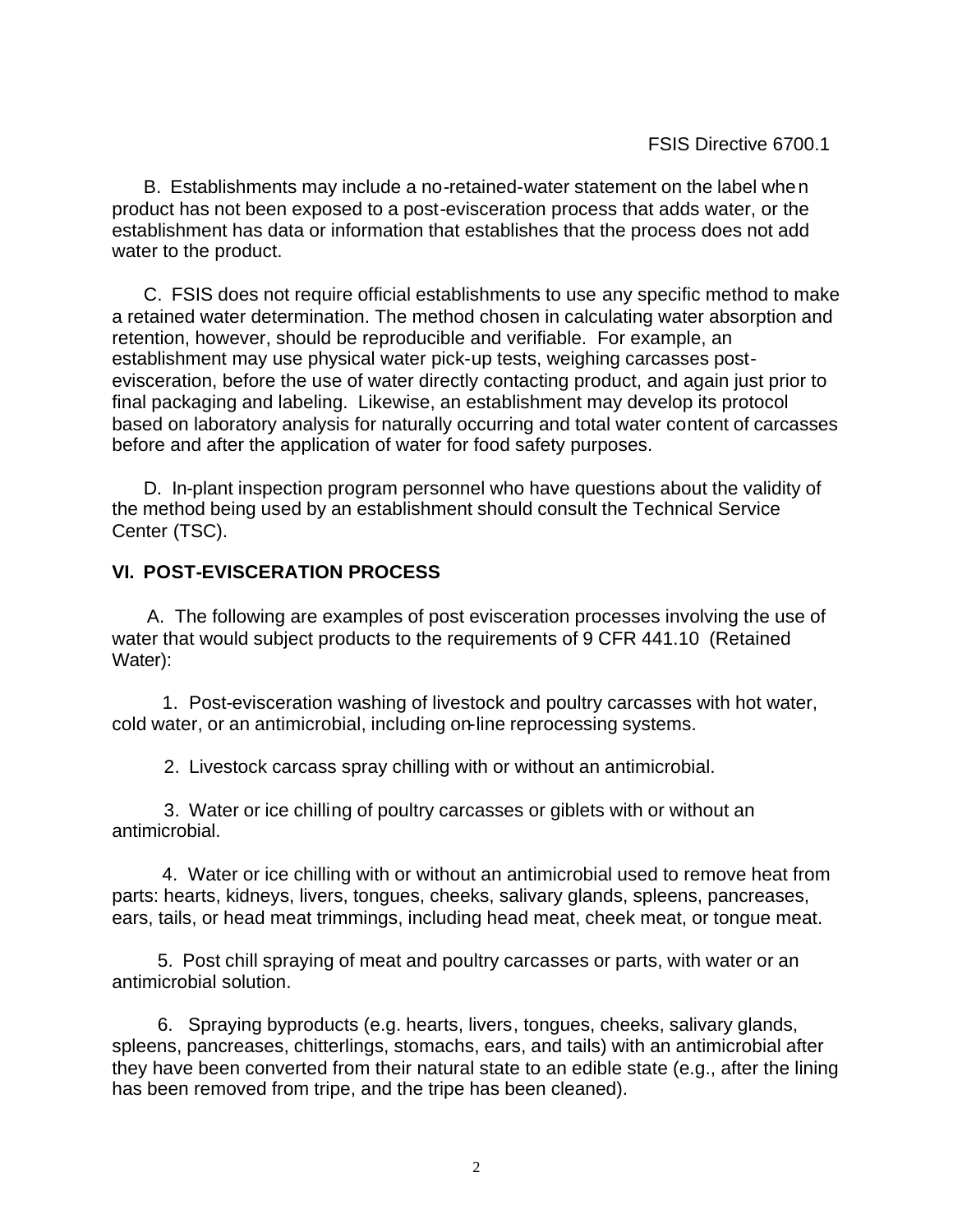#### FSIS Directive 6700.1

7. Spraying bones with an antimicrobial used for advanced meat recovery systems or for mechanical deboning.

8. Spraying meat trimmings, including head meat, cheek meat, or tongue meat, with an antimicrobial solution.

B. The following are examples of post evisceration processes involving the use of water that would not subject products to 9 CFR 441.10.

1. Flushing stomachs, small intestines, large intestines, rectum, braided marrow gut, and chitterlings to remove digestive tract contents.

2. Scalding of pork stomachs, pork tongues, and beef lips, intestines, and stomachs.

3. Flushing the gizzard with water to remove digestive tract contents.

4. Washing with water to remove excess blood, e.g. washing hearts, livers, brains, and tendons.

5. Washing beef heads with water.

**Note:** On a case-by-case basis, the Inspector-in-Charge (IIC), in consultation with his or her supervisor and the TSC, will evaluate other post evisceration processes involving the use of water to determine whether the resulting products are subject to 9 CFR 441.10.

#### **VII. VERIFICATION PROCEDURES**

A. When directed by PBIS-generated procedure 04B04, the IIC will verify the establishment's compliance with the other consumer protection (OCP) requirements of 9 CFR 441.10 by reviewing and analyzing the establishment's data and by observing the processes carried out by the establishment. The IIC will:

1. verify that the establishment has on file and available to FSIS its written datacollection protocol (9 CFR  $441.10(c)(1)$ ) or data that demonstrate that the process does not result in retained water in excess of naturally occurring moisture; and

2. review all changes or revisions to an existing protocol. An IIC should inform an establishment that it should notify him or her whenever it has a new protocol, has made changes to an existing protocol, or has changed its processing procedures in a manner that would require a new or revised protocol.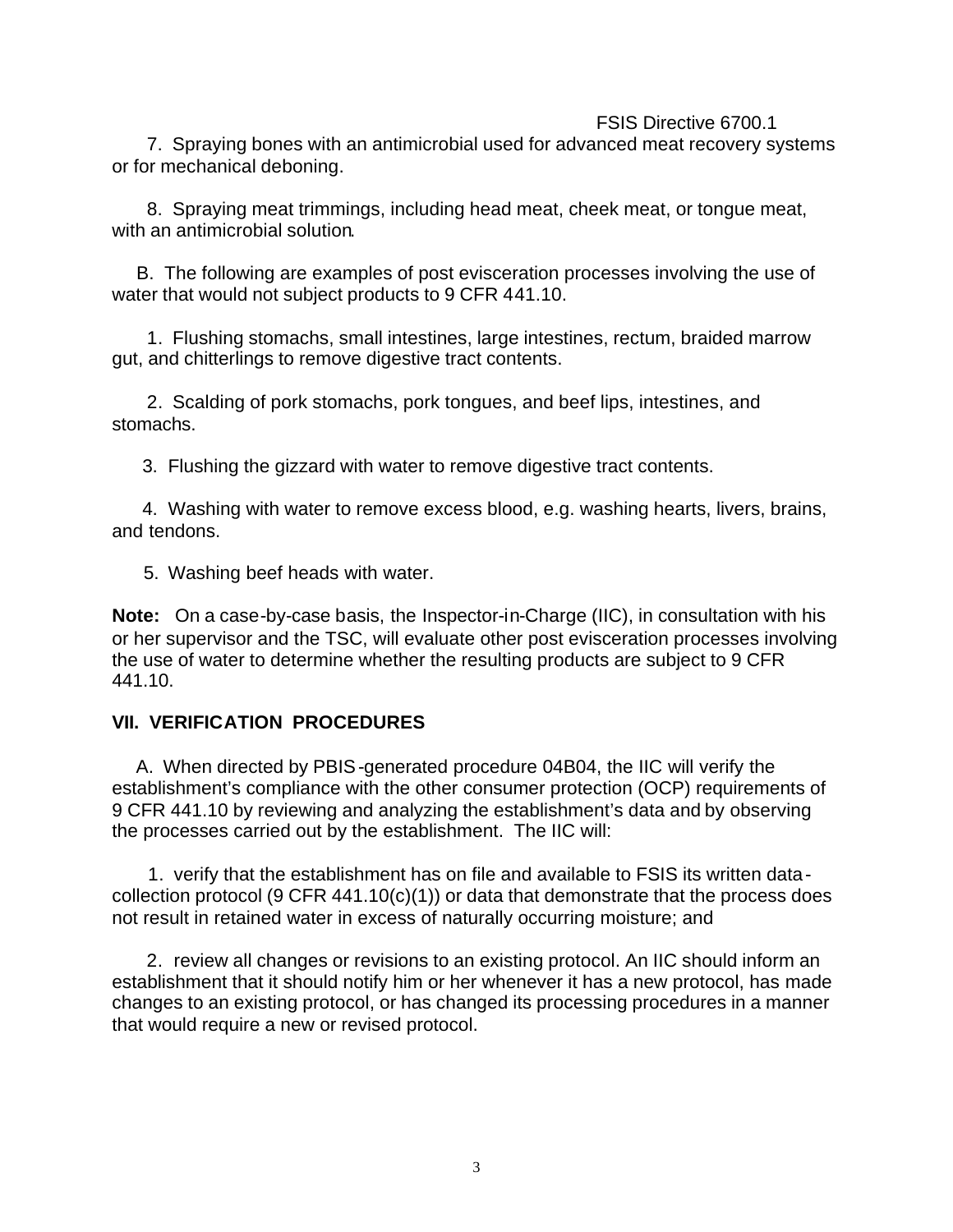**Note:** Establishments that develop new protocols or revise existing protocols should submit the new or revised protocol to FSIS for review by the Technology Program Development Staff (TPDS) of the Office of Policy and Program Development (OPPD):

by mail to: USDA/FSIS/OPPD/TPDS 1400 Independence Ave., SW Room 405 Cotton Annex Washington, DC 20250; or by fax to: (202) 205-0080; or by e-mail to: tpds.protocols@usda.gov

9 CFR 441.10(d) lists the elements to be included in the protocol. FSIS will notify establishments of the outcome of the review in no more than 30 days after the Agency receives the protocol with either a no-objection letter, or a letter listing the Agency's objections to the submitted protocol. Establishments may choose to implement a new or revised protocol and use a label reflecting the new percentage water gain before receiving FSIS notification of the review outcome. If the FSIS protocol review identified objections or requires changes to the submitted protocol, the establishment will be expected to modify the protocol, and if necessary, the retained water statement.

3. Verify that the establishment is following its protocol, and that the protocol reflects the actual processing system in use.

4. Calculate the total retained water in the product using establishment data to verify that the percent retained water declared on the label is supported by the data generated by the protocol. The percent retained water should be within the sampling variability or the allowed labeling variation. That is, continuing measurements of actual retained water demonstrate that it is within 20 percent of the declared retained water level for the product.

B. Inspection program personnel are to document non-compliances on a Non-Compliance Record (NR), FSIS Form 5400-4, if:

1. the establishment has a product covered by 9 CFR 441.10 without a protocol or data or information that clearly demonstrate that the product does not retain water as a result of a given process;

2. the establishment is not following the written protocol;

3. the retained water declared on the label is less than the level actually retained in the product as determined using the protocol, considering the allowable and appropriate variation; or

4. the establishment records are incomplete and do not allow for the verification of the accuracy of the retained water label declaration.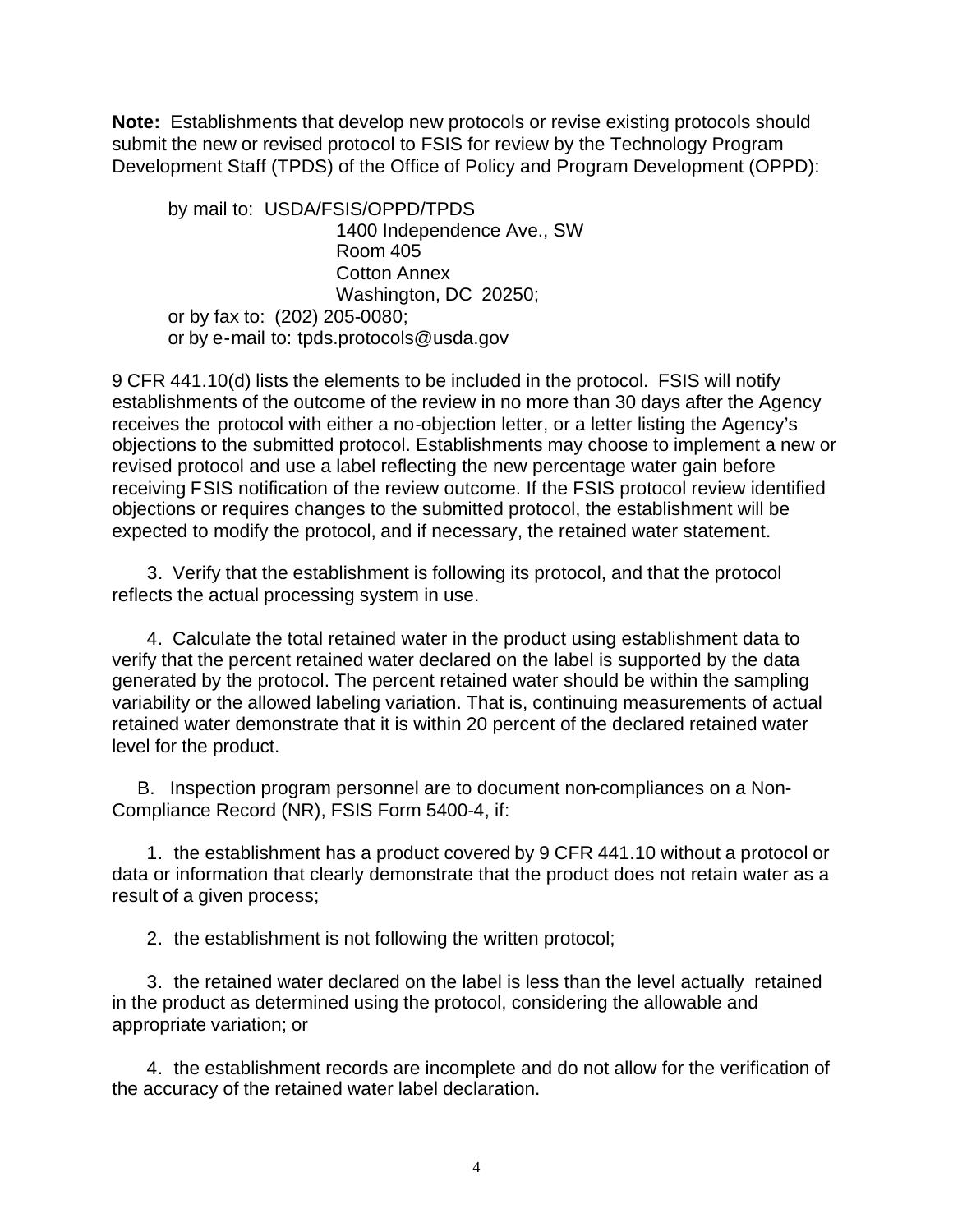**Note:** IICs who, based on observation or data analysis and actual calculations, have reason to believe that an establishment may be systematically adulterating or misbranding its products should submit their information through supervisory channels to the district office. The District Manager will determine the course of action to take.)

#### **VIII. LABELING REQUIREMENTS**

A. Inspection program personnel are to verify that the labeling of raw singleingredient products accurately declares any water retained by carcasses or parts of carcasses resulting from post-evisceration processing that was done to meet applicable food safety requirements. Carcasses or parts of carcasses may be whole, cut-up, or ground. Refer to attachment 1 and 2 for additional labeling questions and answers and examples of products. Some labeling principles are:

1. Any water retained besides naturally occurring moisture in such products must be reflected in a prominent statement on the principal display panel of the product label, e.g., up to X percent retained water, or may contain up to X percent absorbed water.

2. The generic labeling regulations 9 CFR 317.5 and 9 CFR 381.133 and the nutrition labeling regulations in Part 317 Subpart B and Part 381 Subpart N apply to retained water products as they apply to other single-ingredient products.

3. The permitted labeling variation is 20 percent from the declared amount within the retained water statement.

B. Multi-ingredient product labeling is not affected by retained water in a meat or poultry component. Thus, retained water is not an ingredient, and the retained water statement on meat or poultry components is not an ingredient declaration. Refer to attachment 2 for multi-ingredient product examples.

1. Any retained water in raw meat or poultry items used as ingredients would not be declared on the labeling of multi-ingredient products, e.g., raw or cooked sausage, pre-basted turkeys, or deli meats.

2. Retained water has no effect on the declared amount of flavor solution in basted, marinated, injected, tumbled, etc. products.

3. Standards of identity or composition are not affected by the retained water rule.

## **IX. IMPORT PRODUCT**

Import raw single ingredient meat and poultry products that bear an X percent retained water statement, or a statement declaring no retained water, may be sampled periodically during port-of-entry reinspection to verify labeling claims. Exporting country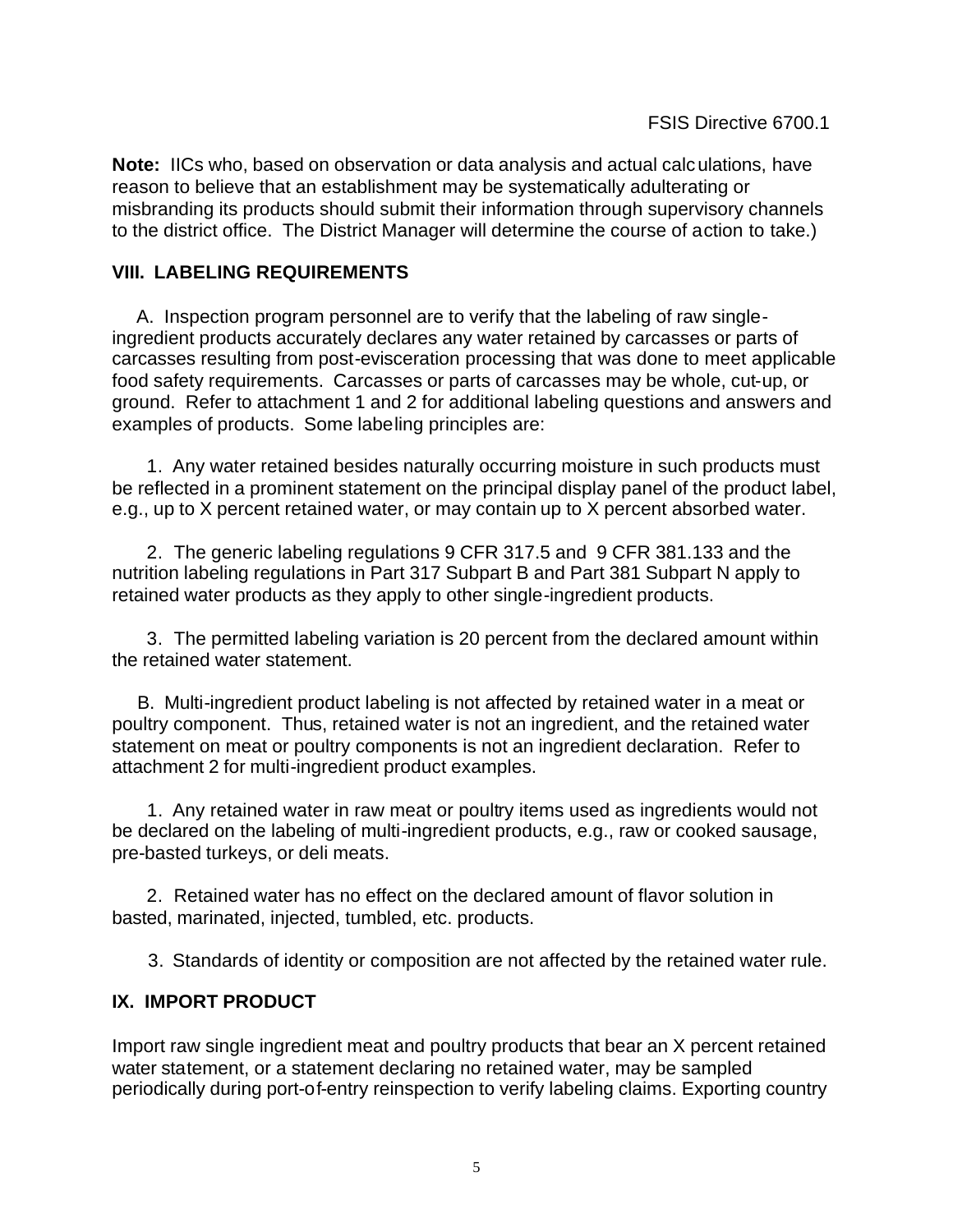inspection systems are responsible for performing functions equivalent to those set forth in this Directive and for certifying that products for export to the United States meet FSIS import requirements. FSIS will verify the equivalence of exporting country water retention regulatory programs during annual on-site audits.

*Philip S. Derfler /s/* 

Deputy Administrator Office of Policy and Program Development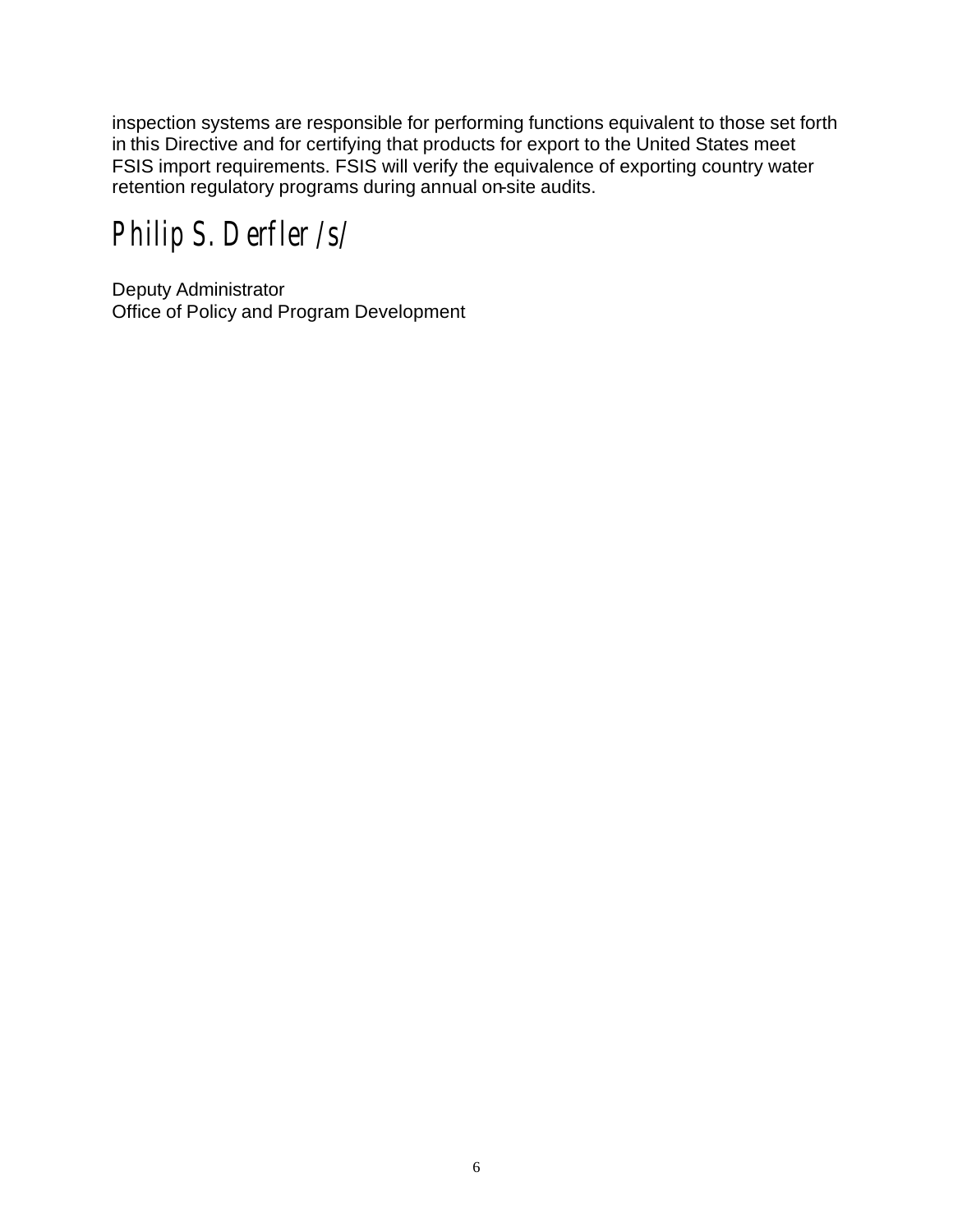FSIS Directive 6700.1 Attachment 1

#### **Additional Labeling Questions and Answers**

1. If a plant determines through testing that the amount of retained moisture in a particular item is a fractional percentage (e.g., 0.3, 0.4, 0.5, or 1.3 percent, etc.), how would the agency expect this to be labeled?

**Answer:** As with nutritional labeling, rounding rules would apply (i.e., round to the nearest whole number). Therefore, labeling of fractional percentages of retained water would not be required. For example, 0.5 percent-retained water is rounded up to 1 percent and 1.3 percent is rounded down to 1 percent.

2. Are labeling statements permitted explaining the purpose of the retained water, e.g., "for safety purposes contains up to X percent retained water?"

**Answer:** Explanatory statements regarding the retained water will be reviewed by the Labeling and Consumer Protection Staff on a case-by-case basis since they are viewed as special claims. The statements will be evaluated to determine whether they misrepresent products or imply that products are safer than other similarly chilled products.

3. Is there a size requirement for the prominent lettering in the retained-water statement?

**Answer:** There is no letter size requirement for the percent-retained-water statement, but if the lettering is inconspicuous or not visible to consumers with normal visual acuity, it is not prominent. Prominence is determined by several factors, including size of lettering in the statement compared with other lettering on the label, location of the statement, and color contrast between the lettering and the background.

4. Can the term "moisture" be used instead of the term "water" within the retained water statement?

**Answer:** The term "moisture" is not acceptable since it does not convey the specific substance used during the post-evisceration chilling of the product.

5. Is the retained water statement required on a shipping container label when the product inside is packaged and labeled?

**Answer:** The shipping container is not required to bear a retained water statement since the regulation addressing the labeling of retained water products applies to the principal display panel of immediate containers. Shipping containers holding packaged and labeled products do not have principal display panels.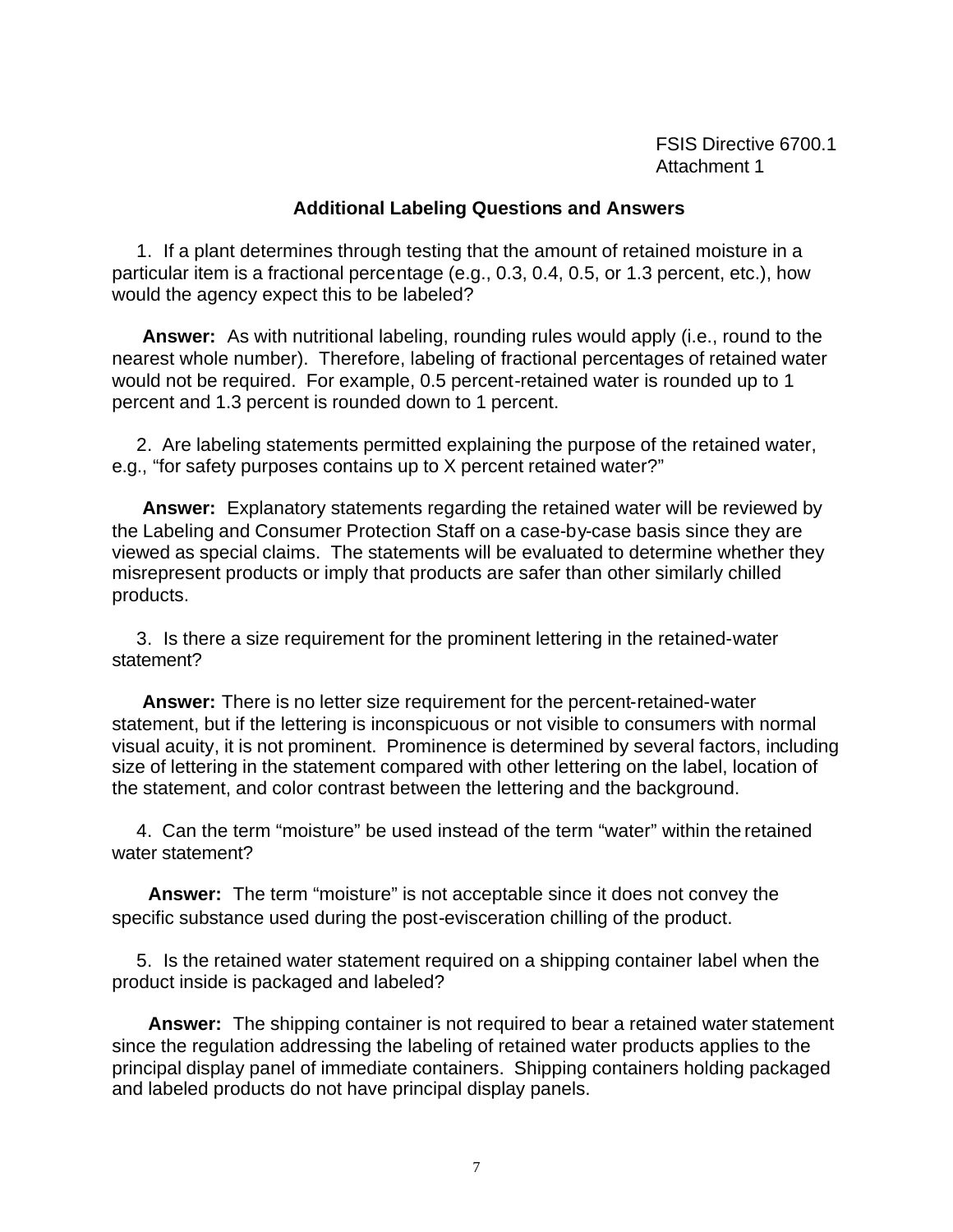6. Most meat carcasses, half carcasses, and primals are shipped from the establishment with only the mark of inspection identifying them. If the carcass gains water as a result of the chilling process, a water retention statement is required. How could an establishment meet this requirement if it is shipping full and half carcasses and primals to other establishments for further processing into retail cuts, ground beef, etc?

**Answer:** Retained water in red meat carcasses, half carcasses, quarters, primals, or byproducts that are simply branded with a mark of inspection would also need to be declared with a prominent retained water statement. This could be accomplished by adding the retained water statement by branding or affixing with a secure tag.

7. Can pressure sensitive stickers be used to modify the percent-retained water statement and is handwriting permitted for the value of the retained water?

**Answer:** Pressure sensitive stickers may be applied to labeling to modify the percent-retained water statement. This type of change is a generic approval. Handwriting is not permitted for the value of the retained water because a legibility factor involved with handwriting. The value should be uniform and produced by mechanical means as with other mandatory features.

8. The label contains a "no retained water" claim. Does the 20 percent variation apply?

**Answer:** The 20 percent variation permitted for the retained water statement would not apply when a no retained water claim is made on labeling. Rounding rules apply. Thus, the product could not retain more than 0.49 percent water such that the rounded amount of water is 0 percent.

9. How does retained water affect restricted ingredients, e.g., bacon?

**Answer:** The levels for restricted ingredients remain the same as indicated in the substance chart, 9 CFR 424.21(c), e.g., sodium nitrite and sodium erythorbate are based on the weight of the meat or poultry product regardless of the amount of water possibly retained in the meat or poultry as a result of post-evisceration processing.

10. Does the regulation cover products that may be treated with water which produces no gain in net weight of the finished product?

**Answer:** The regulation, including its requirement of the submission of protocols, deals with products for which the manufacturer anticipates a particular moisture-based weight gain, is targeting its procedures to control that gain, and will label its products accordingly. As a result, establishments that anticipate zero weight gain are not required to develop and submit protocols. Such establishments should, however, maintain records that demonstrate through data or information that their product does not gain water as a result of the process.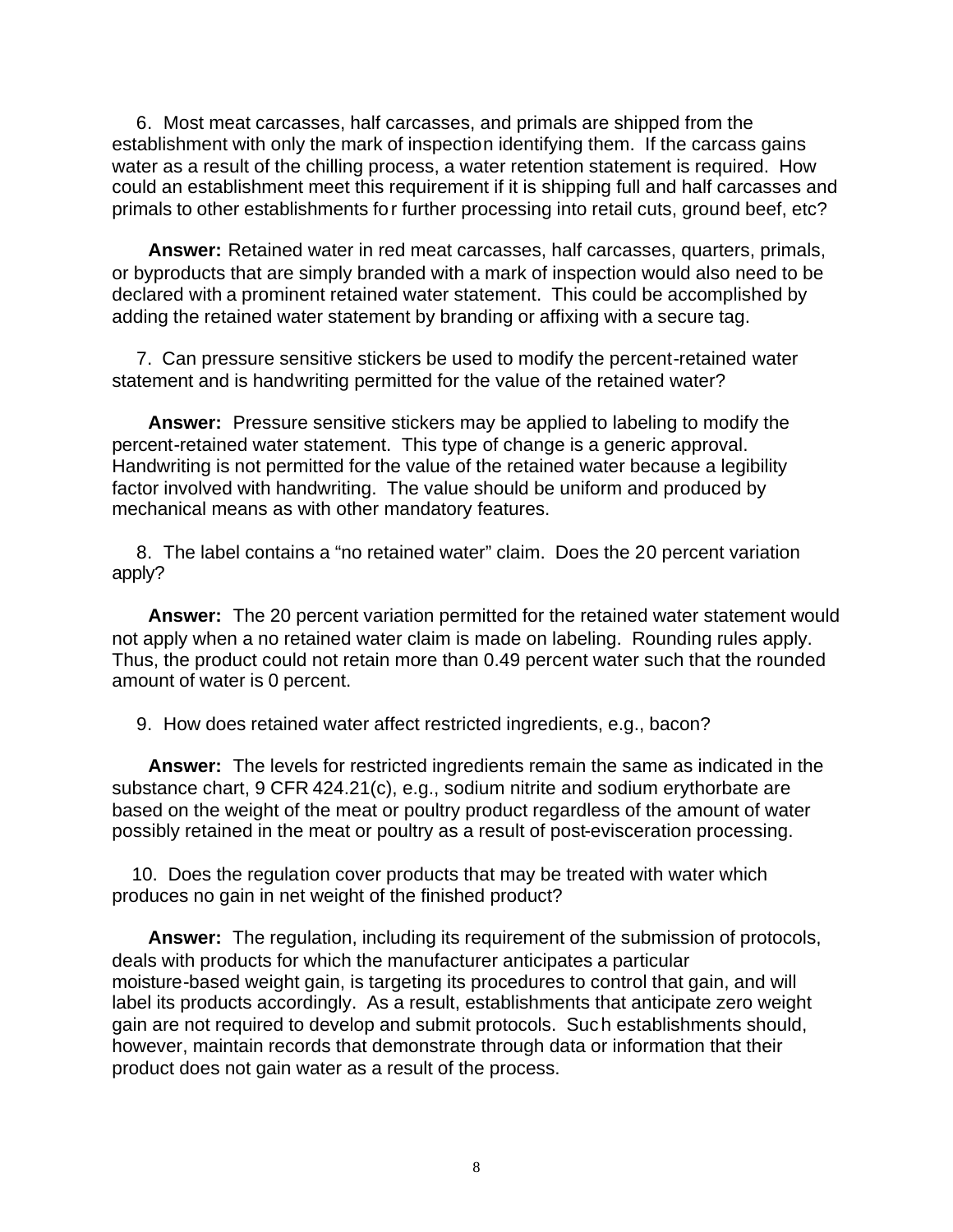11. Does the regulation apply to intermediate (in-process) processing steps?

**Answer:** No. The regulation focuses on the labeling of single-ingredient finished products as they leave the establishment. Procedures, such as the application of antimicrobial solutions or of water that may temporarily contribute weight to the product, need not be declared. However, establishments are expected to maintain data clearly demonstrating that the finished products do not retain water.

12. Is it acceptable to export products with retained water without labeling bearing a percentage retained water statement?

**Answer:** Deviations from domestic labeling rules are permitted in accordance with 9 CFR 317.7 or 381.128. However, the labeling record should contain documentation in the form of a letter that is required from an official with the foreign government or the importer in the country to which the product is destined. The letter would specify that country's laws that would permit the deviations.

13. Can one letter be applied to multiple products for export?

**Answer:** Yes, if the letter is complete by indicating all exported products with labeling deviations and is only for the country to which the products are destined.

14. Does the retained water rule apply to ice-glazed poultry?

**Answer:** Yes. A retained water statement is required because the product is single ingredient regardless of whether the product is ice-glazed or not. The ice-glaze is not an ingredient; its purpose is to prevent shrinkage during freezing.

15. How are single-ingredient products with retained water (e.g., bearing contains X percent retained water statements) handled when they are sent in bulk to retail stores for packaging? What effect would in-store cut-up or grinding operations have on the labeling of single-ingredient products with retained water at the retail store?

**Answer:** The retained water statement that is applied to the cuts or ground products would be the same as the retained water statement that was applied to the bulk product. However, the retail store may choose to show through documentation that less or no water is retained in the cuts or ground product and to label the product accordingly.

16. What happens to a product when the retained water declaration exceeds the 20 percent label declaration?

**Answer:** The company has two options. One is to accurately relabel the product. The other option would be to allow the product to drain so that the retained water statement is truthful. This may involve re-packaging the product unless the product is ice pack poultry in drainable containers.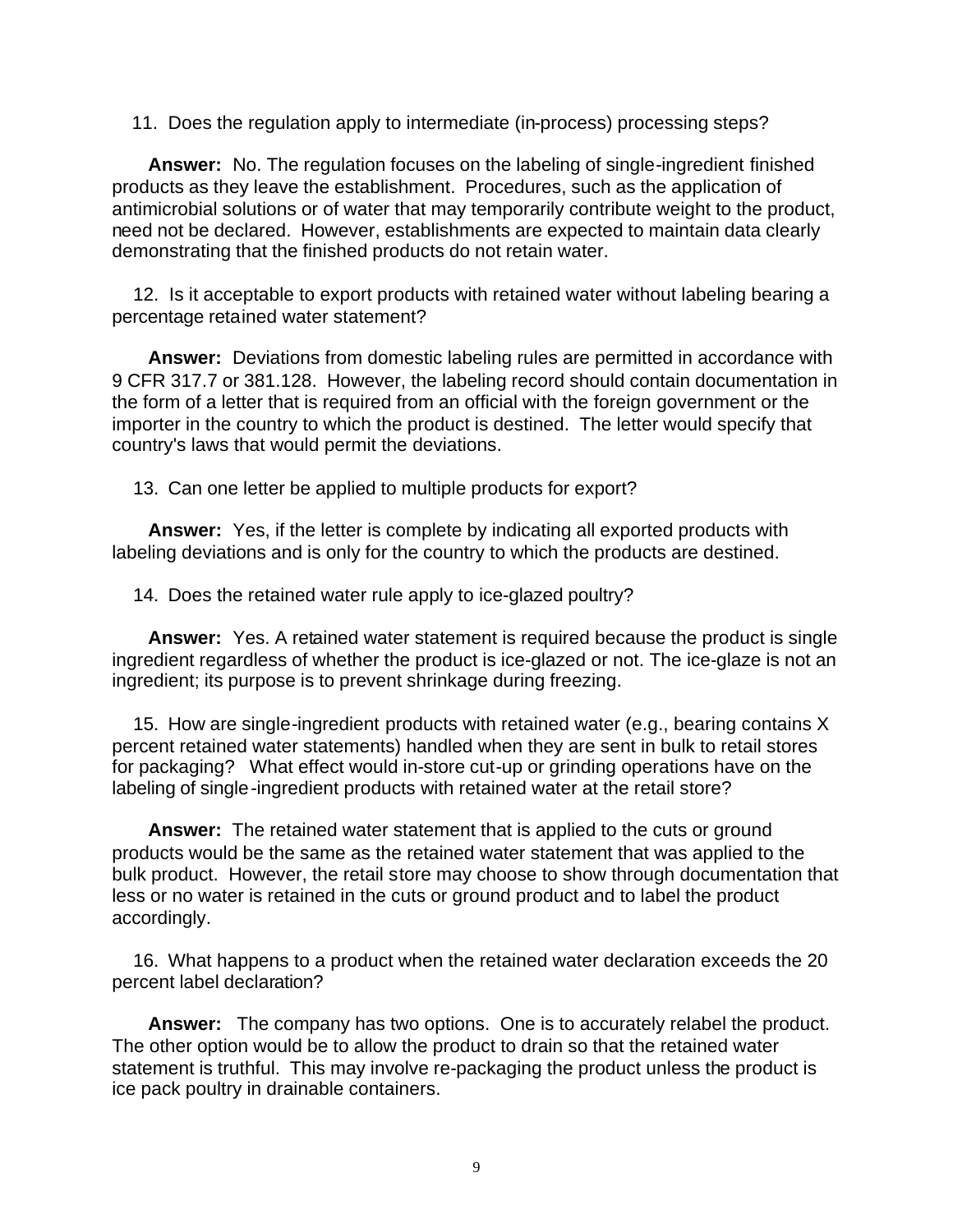17. How is the retained water statement handled with chitterlings since the product is allowed to be packaged with up to a 20 percent purge?

**Answer:** Many years ago, before 1992, FSIS allowed, under normal conditions and good manufacturing practices, purge in containers of chitterlings not to exceed 20 percent of the marked weight of the product. The policy is long-held and is practiced industry wide. Consumers who purchase this product are aware of the policy and practice and have come to expect moisture content in chitterlings. As a result of this long-standing policy, no retained water statement is required when chitterlings are packaged with a purge. If chitterlings retain water during post evisceration processing and are not packaged with a purge, the product's labeling is required to bear a retained water statement.

18. What is FSIS position regarding the use of water in thawing process?

**Answer:** Frozen meat, meat byproducts, poultry, or poultry byproducts are often thawed using chilled water. Establishments have to assess whether the product is absorbing water during the thawing process. If the final product is raw, singleingredient, and absorbed water during the thawing process, a retained water statement is necessary. However, if the final product is subsequently processed into a multiingredient item or cooked, the retained water is not a labeling or standards concern.